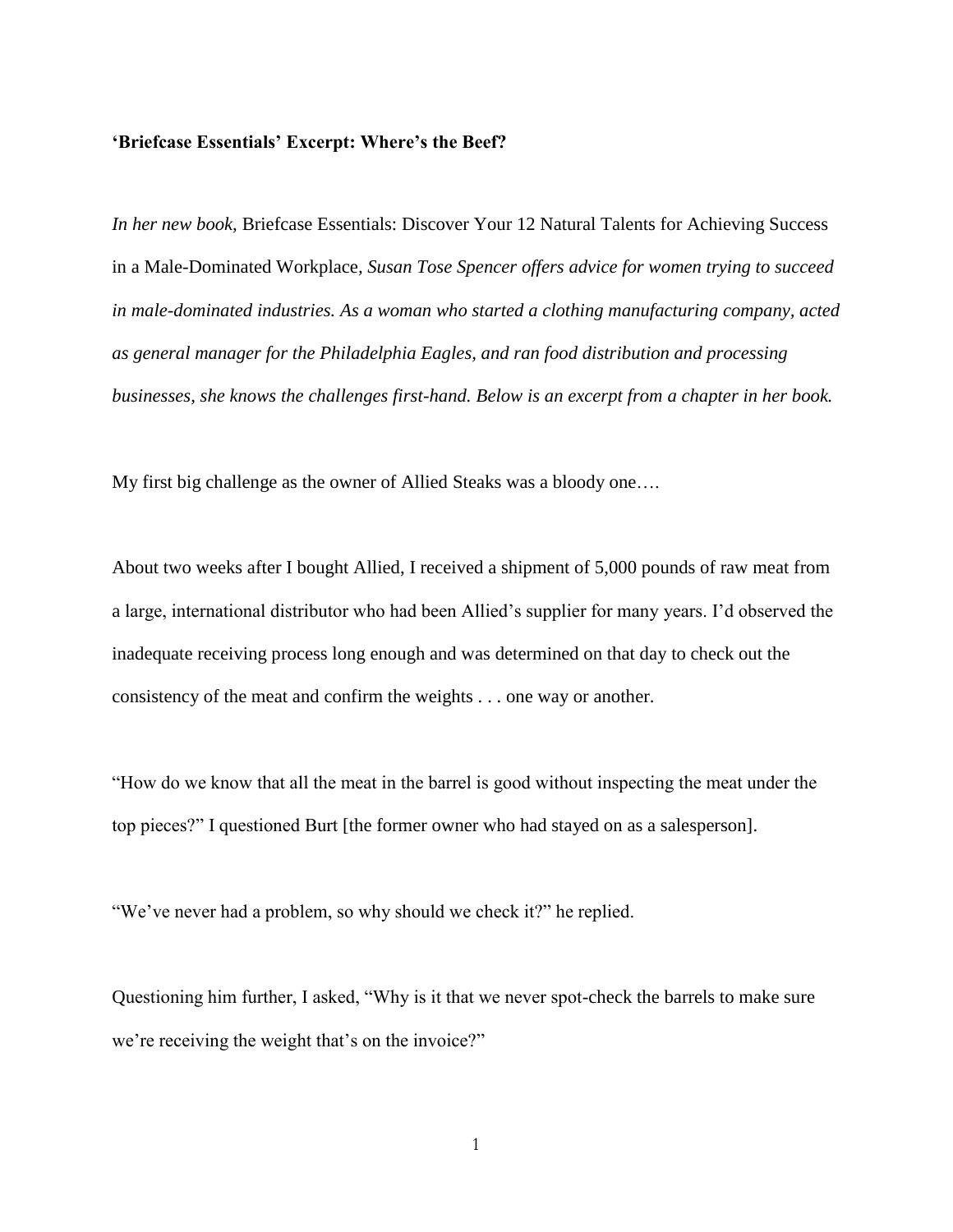"I trust the suppliers," he replied. "They're big companies. They wouldn't short-weight us."

"Well, I'm just gonna weigh some meat and see if the weight matches my receiving ticket," I said.

Burt turned to me as if to dare me. "It's impossible, Susan," he said. "We only have small scales. You'll never be able to weigh a whole barrel."

*Impossible!?* I'd heard that before.

As I headed toward the first thousand-pound barrel, I turned back to Burt and shouted to him, "Watch me."

After washing my hands, I grabbed a large plastic bag, stuck my hands into the barrel, and started pulling out pieces of raw meat and stuffing them into the bag. I weighed the bag on a small scale in the processing room and recorded the weight. I continued this process for another four or five bags before asking two plant employees who had helped me weigh the initial bags to follow my lead and finish the barrel.

When all the meat in the barrel was weighed, we discovered that the barrel content was short by seventy-five pounds. Burt merely rolled his eyes as I instructed the workers to weigh the other four barrels the same way.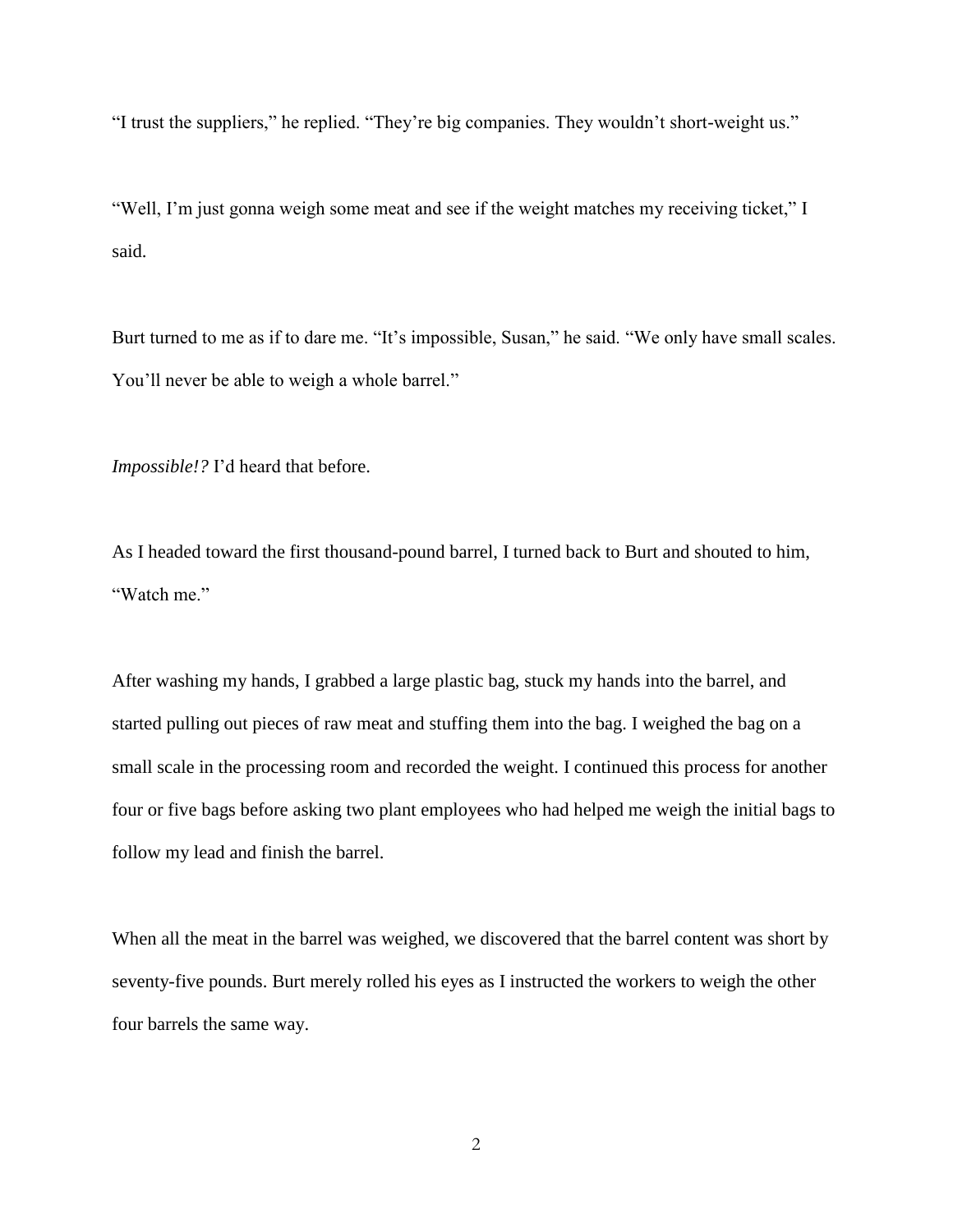It took two hours, but in the end, my suspicion had been confirmed: the weight of each barrel was off, some by as much as 100 pounds. Altogether, the barrels held 4,625 pounds of meat, which meant I was paying for 375 pounds of product I never received.

Burt walked over to me and issued an ultimatum of sorts. "Let it go, Susan," he said. "If you take a claim, these guys will never want to sell to you again."

"If I don't take a claim, I'll be out of business in no time," I said.

When Burt finally realized I wasn't going to back down, he took a deep breath and sighed. "Okay . . . okay," he said. "I'll call the supplier to tell the salesman about the short weights and see if I can smooth things over for you."

"That's alright, Burt. I think I'll call, tell our sales rep I'm the new owner, and let him know we have a problem."

"Careful, Susan," Burt cautioned, "it's a huge company and we need them."

"If they charge us for meat we never received, we're better off without them," I said….

## **She Said, He Said**

So, I called the sales rep from my supplier and introduced myself.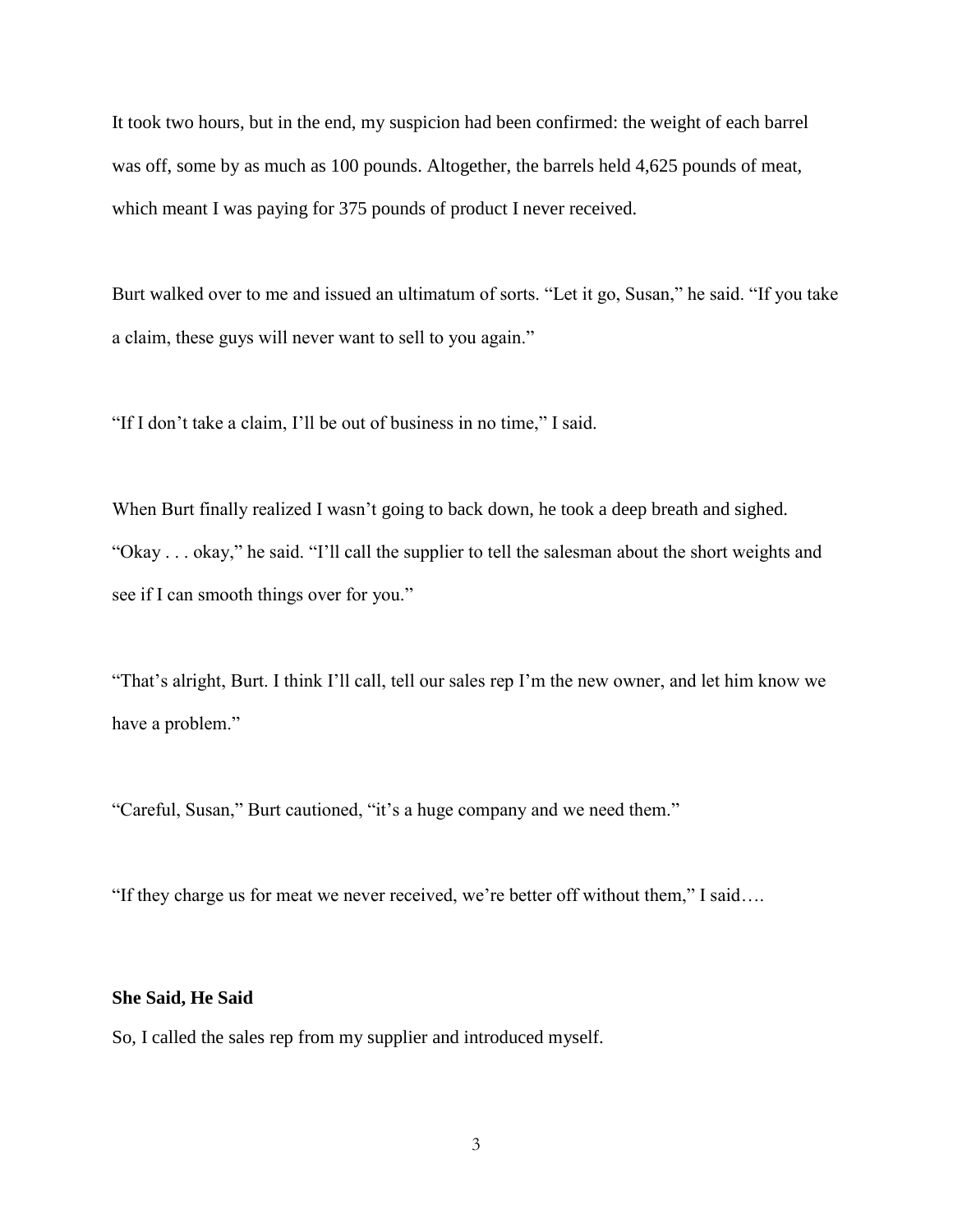"Mike," I said, "I weighed the combos of fresh meat that arrived today at the plant, and found the net weight 375 pounds short."

"That's impossible," he said. "You're new to the business and you don't know what you're doing."

"Mike," I said, "I've been around the block a few times, and where I come from, I only pay for something I receive. I'll be taking a \$500 deduction from the invoice to account for the weight discrepancy."

"If you do that without authorization, we'll cut you off and never sell to you again," he said angrily.

"Do what you feel you have to do, but I'm sending your company the weight sheets we recorded on this shipment. As my salesman, you'll need to come to the plant today to verify the weights, even if your company never sells us another piece of meat."

This was true and the salesman knew it. Fresh meat in combos (meaning the meat is "naked," that is, the pieces are not individually encased in plastic) lasts only about four days before the product becomes too contaminated to use. And every day it sits, it loses more and more moisture as the blood drains out, reducing the weight of the meat. Therefore, if a customer makes a claim, in writing, on fresh meat shipped in combos, and the salesperson doesn't show up the same day, there'd be no way for the customer to prove the claim.

4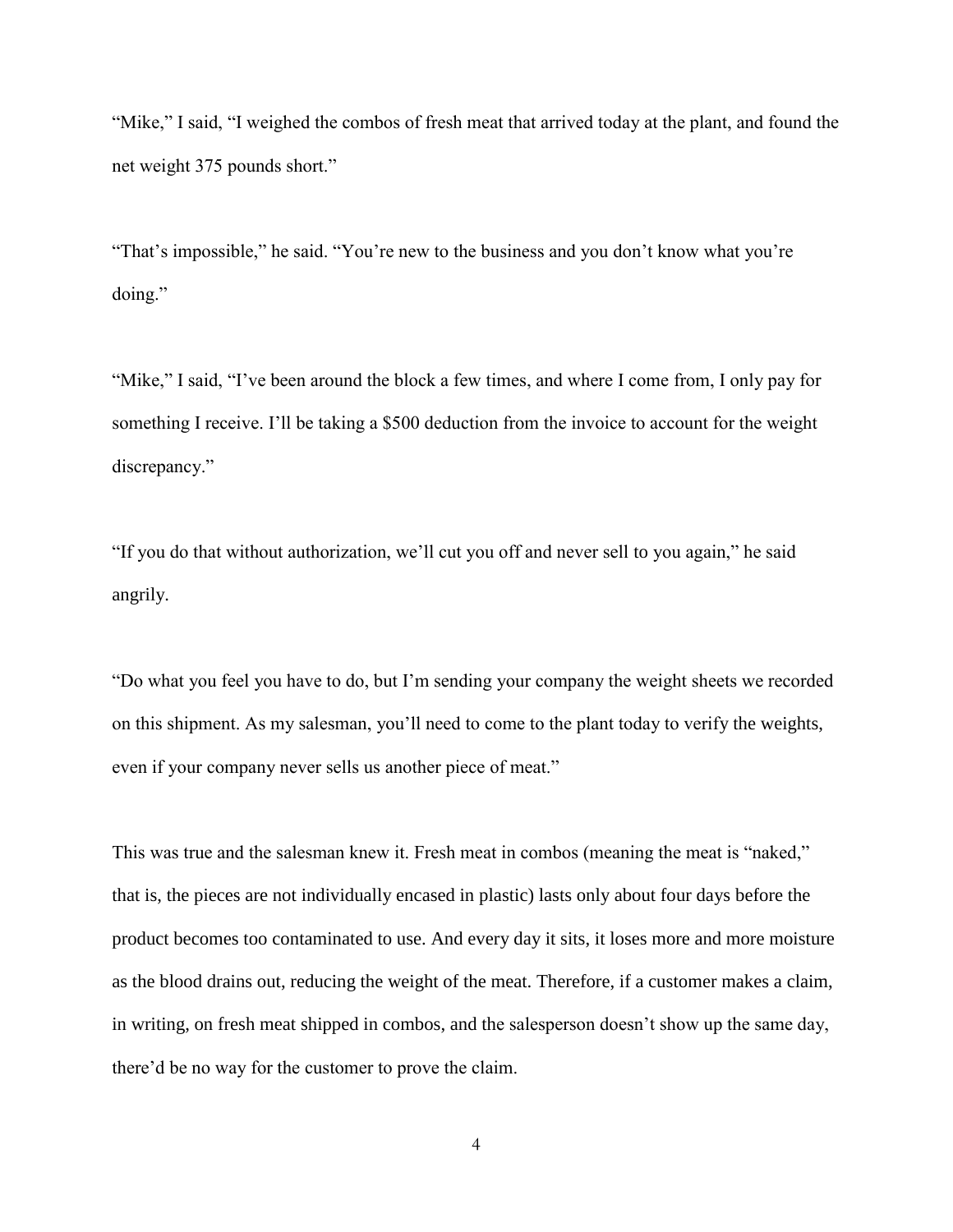"Well, it's already 2:30, and my office is over an hour away from your plant," Mike said, hoping to wriggle out of the trip.

I knew that when Mike verified the short weights, I'd have a chance to connect personally with him, gain credibility, and get a \$500-credit for that invoice. I also knew that, if he did not show up, I'd be billed in full for the shipment, with little recourse.

"Not a problem, Mike. I'll be happy to wait for you here with donuts and a fresh pot of coffee," I cheerfully responded….

Allied's plant was old and dingy, with cement floors that were always wet and slippery. And, even though it was worlds away from the beautifully appointed offices of the Eagles, I dressed every day in high heels and a tailored suit.

When Mike arrived, he took one look at me and said, "You look like you're in the cosmetics business, not the meat business."

I snickered slightly, grasped his hand, and, giving it a firm shake, looked him in the eyes.

"Mike," I said, "I'm just another meathead. If you decide to work with me, you'll find out how much we have in common."